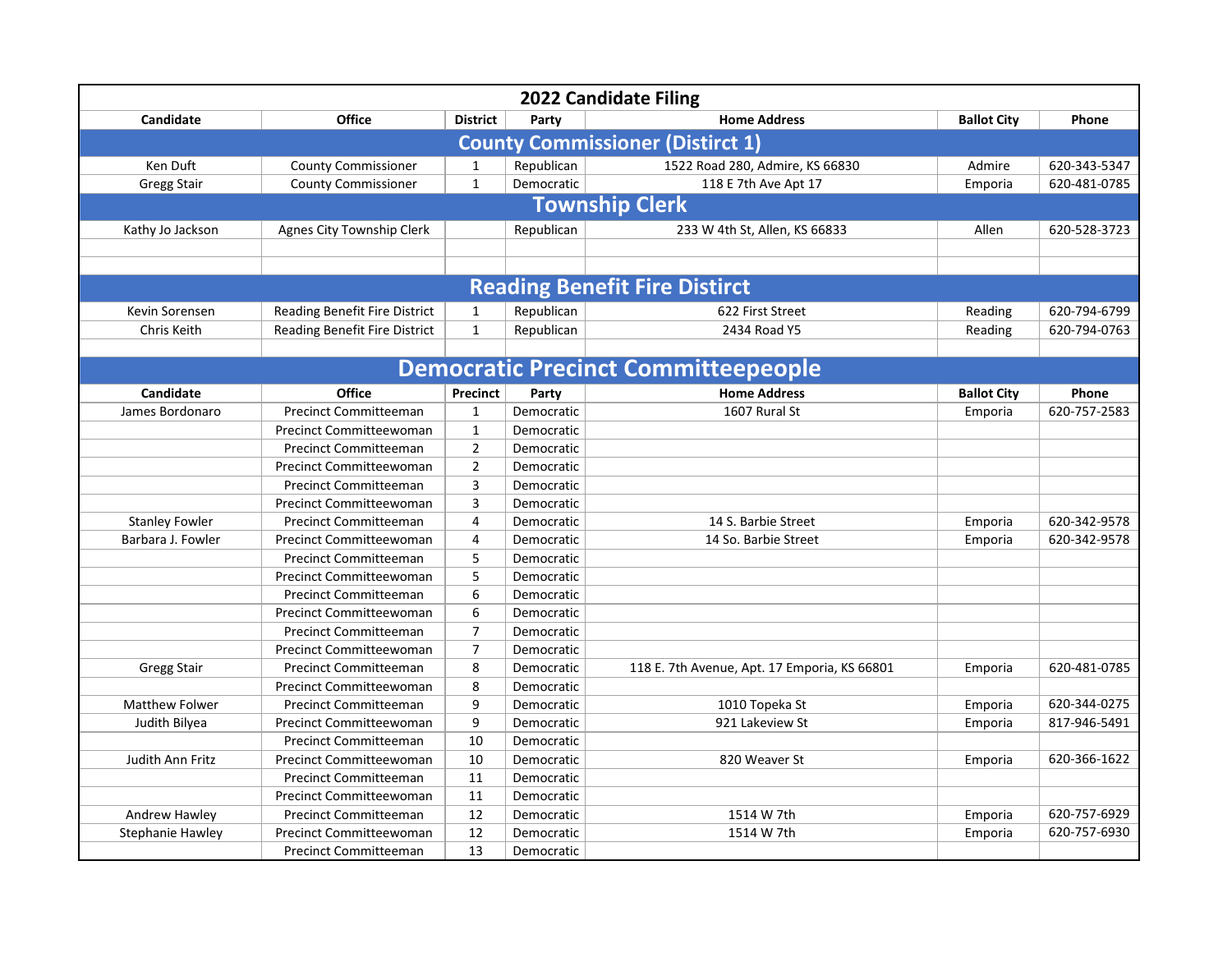|                        | Precinct Committeewoman        | 13 | Democratic |                       |          |              |
|------------------------|--------------------------------|----|------------|-----------------------|----------|--------------|
| Raymond C. Rogers      | <b>Precinct Committeeman</b>   | 14 | Democratic | 1704 Berkeley Rd      | Emporia  | 620-366-2306 |
| Lori K. Rogers         | <b>Precinct Committeewoman</b> | 14 | Democratic | 1704 Berkeley Rd      | Emporia  | 620-366-3563 |
| Douglas B. McGaw       | <b>Precinct Committeeman</b>   | 15 | Democratic | 1809 Briarcliff Lane  | Emporia  | 620-342-5020 |
| Mary McGaw             | Precinct Committeewoman        | 15 | Democratic | 1809 Briarcliff Lane  | Emporia  | 620-342-5020 |
| Raiden AJ Gonzales     | <b>Precinct Committeeman</b>   | 16 | Democratic | 2020 Gloria Ave Apt 4 | Emporia  | 785-643-3076 |
|                        | Precinct Committeewoman        | 16 | Democratic |                       |          |              |
|                        | <b>Precinct Committeeman</b>   | 17 | Democratic |                       |          |              |
|                        | Precinct Committeewoman        | 17 | Democratic |                       |          |              |
|                        | <b>Precinct Committeeman</b>   | 18 | Democratic |                       |          |              |
|                        | Precinct Committeewoman        | 18 | Democratic |                       |          |              |
|                        | <b>Precinct Committeeman</b>   | 19 | Democratic |                       |          |              |
|                        | <b>Precinct Committeewoman</b> | 19 | Democratic |                       |          |              |
|                        | <b>Precinct Committeeman</b>   | 20 | Democratic |                       |          |              |
|                        | Precinct Committeewoman        | 20 | Democratic |                       |          |              |
|                        | <b>Precinct Committeeman</b>   | 21 | Democratic |                       |          |              |
| Kitty Hamilton         | <b>Precinct Committeewoman</b> | 21 | Democratic | 3229 Road K           | Allen    | 785-422-8501 |
| Felix Nunez            | <b>Precinct Committeeman</b>   | 22 | Democratic | 520 lvy St            | Admire   | 505-974-1699 |
| Alicea Nunez           | Precinct Committeewoman        | 22 | Democratic | 520 lvy St            | Admire   | 505-417-5999 |
|                        | <b>Precinct Committeeman</b>   | 23 | Democratic |                       |          |              |
|                        | Precinct Committeewoman        | 23 | Democratic |                       |          |              |
|                        | <b>Precinct Committeeman</b>   | 24 | Democratic |                       |          |              |
|                        | Precinct Committeewoman        | 24 | Democratic |                       |          |              |
| Jeremy Dorsey          | <b>Precinct Committeeman</b>   | 25 | Democratic | 2261 Burlingame Road  | Emporia  | 620-794-0410 |
|                        | Precinct Committeewoman        | 25 | Democratic |                       |          |              |
|                        | <b>Precinct Committeeman</b>   | 26 | Democratic |                       |          |              |
| Ann Birney             | <b>Precinct Committeewoman</b> | 26 | Democratic | 2886 N Highway 99     | Admire   | 620-528-3580 |
|                        | <b>Precinct Committeeman</b>   | 27 | Democratic |                       |          |              |
|                        | <b>Precinct Committeewoman</b> | 27 | Democratic |                       |          |              |
|                        | <b>Precinct Committeeman</b>   | 28 | Democratic |                       |          |              |
|                        | Precinct Committeewoman        | 28 | Democratic |                       |          |              |
|                        | Precinct Committeeman          | 29 | Democratic |                       |          |              |
|                        | <b>Precinct Committeewoman</b> | 29 | Democratic |                       |          |              |
|                        | Precinct Committeeman          | 30 | Democratic |                       |          |              |
|                        | Precinct Committeewoman        | 30 | Democratic |                       |          |              |
|                        | <b>Precinct Committeeman</b>   | 31 | Democratic |                       |          |              |
| Kelly Atherton         | <b>Precinct Committeewoman</b> | 31 | Democratic | 784 Road J5           | Olpe     | 620-794-9801 |
| William B. Nienstedt   | <b>Precinct Committeeman</b>   | 32 | Democratic | 408 E Park Ave        | Hartford | 620-344-5637 |
| Ann M. Payton          | <b>Precinct Committeewoman</b> | 32 | Democratic | 515 Commercial        | Hartford | 620-342-5620 |
| Charles (Chuck) Torres | <b>Precinct Committeeman</b>   | 33 | Democratic | 203 Anderson St       | Olpe     | 620-475-3632 |
|                        | Precinct Committewoman         | 33 | Democratic |                       |          |              |
|                        | <b>Precinct Committeeman</b>   | 34 | Democratic |                       |          |              |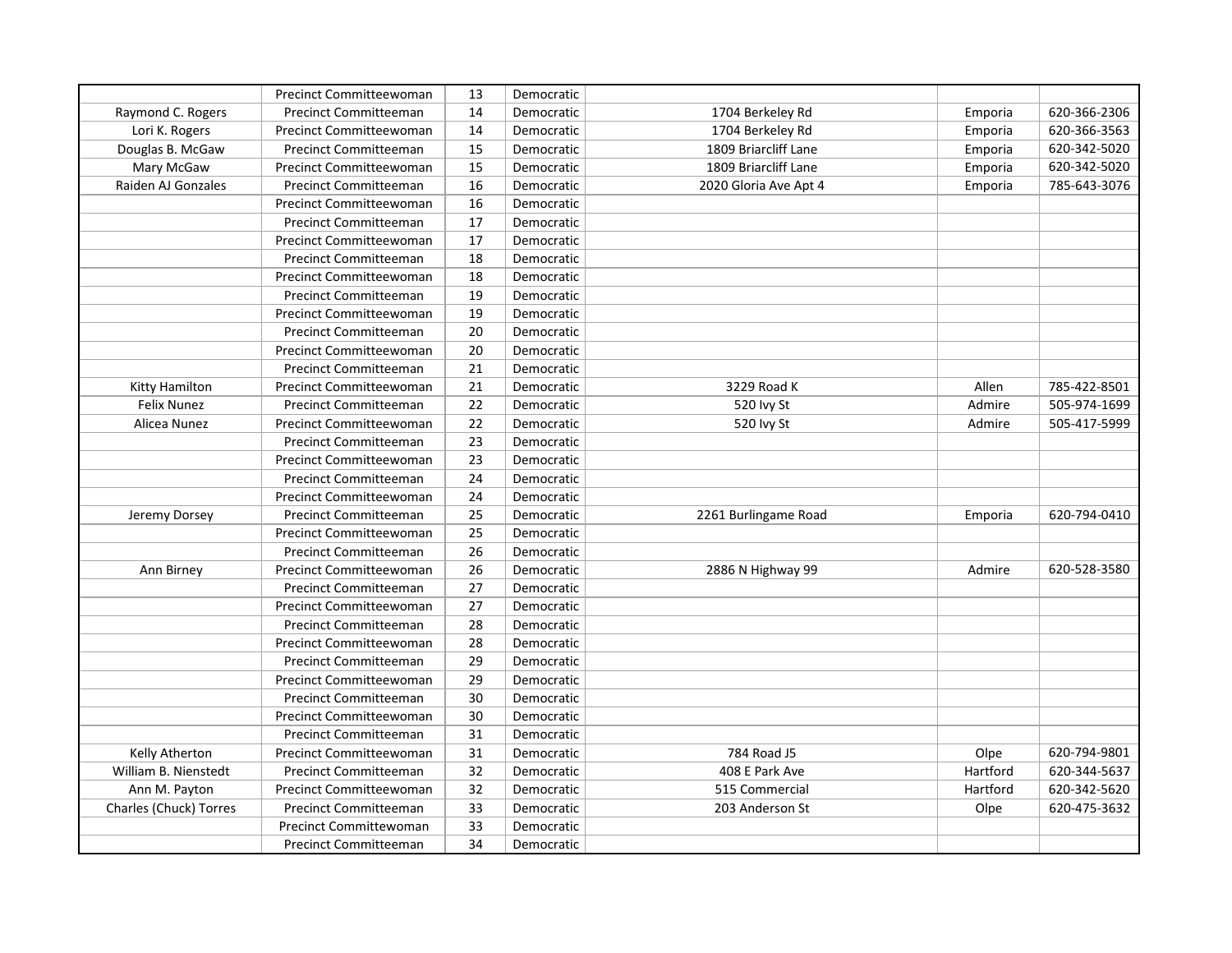| Precinct Committeewoman        | 34 | Democratic |  |
|--------------------------------|----|------------|--|
| <b>Precinct Committeeman</b>   | 35 | Democratic |  |
| <b>Precinct Committeewoman</b> | 35 | Democratic |  |
| <b>Precinct Committeeman</b>   | 36 | Democratic |  |
| <b>Precinct Committeewoman</b> | 36 | Democratic |  |
| <b>Precinct Committeeman</b>   | 37 | Democratic |  |
| <b>Precinct Committeewoman</b> | 37 | Democratic |  |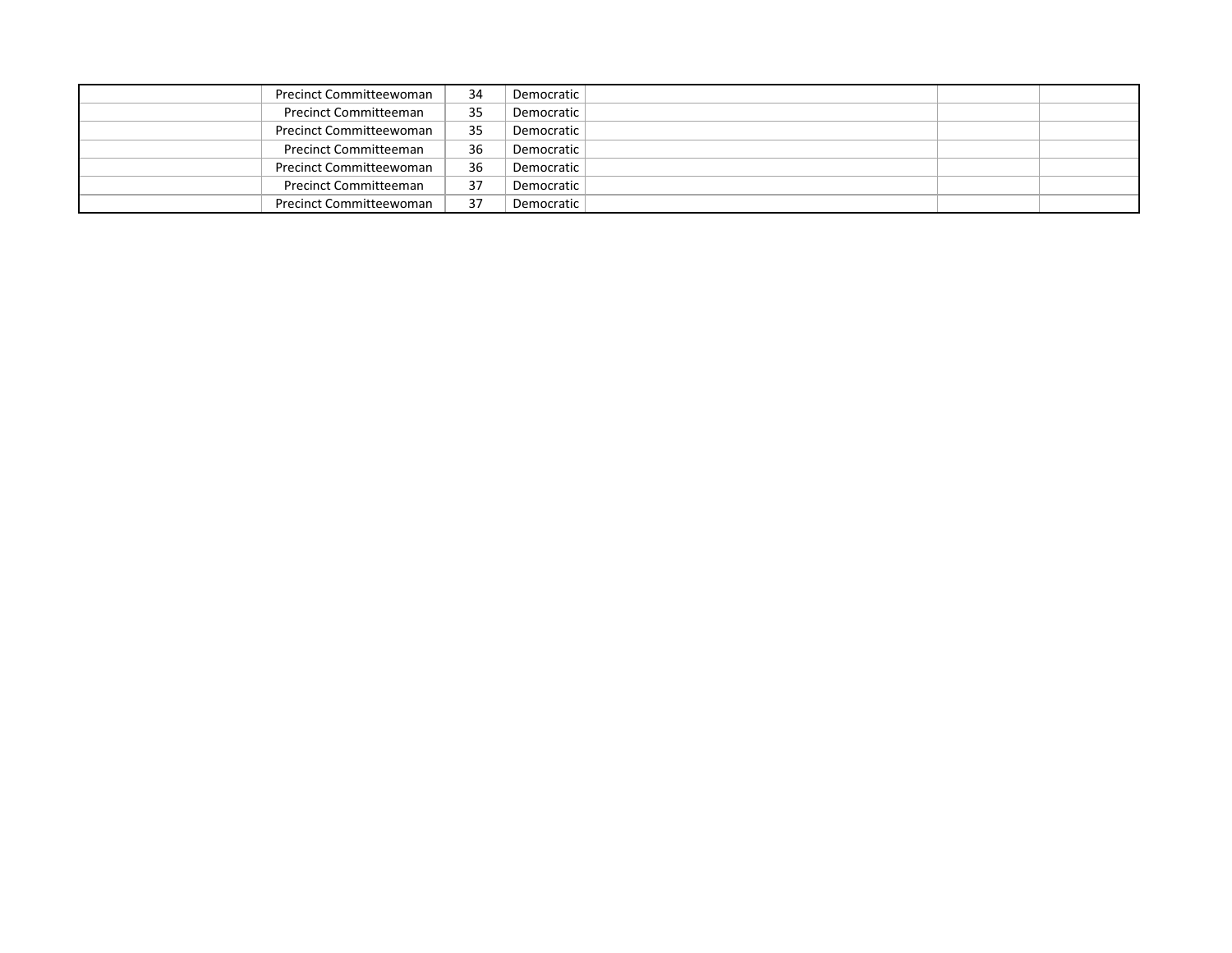| <b>Republican Precinct Committeepeople</b> |                                |                         |            |                      |                    |              |  |
|--------------------------------------------|--------------------------------|-------------------------|------------|----------------------|--------------------|--------------|--|
| Candidate                                  | <b>Office</b>                  | Precinct                | Party      | <b>Home Address</b>  | <b>Ballot City</b> | Phone        |  |
| Marc Goodman                               | Precinct Committeeman          | $\mathbf{1}$            | Republican | 1408 West St.        | Emporia            | 620-340-3899 |  |
| Robbie Ruehlen                             | Precinct Committeewoman        | $\mathbf{1}$            | Republican | 1628 Rural St        | Emporia            | 620-794-5624 |  |
| Daryn Bontrager                            | <b>Precinct Committeeman</b>   | $\mathbf 1$             | Republican | 1724 E Wilman Ct     | Emporia            | 620-208-6456 |  |
| Leslie Lloyd                               | Precinct Committeewoman        | $\mathbf 1$             | Republican | 1724 E Wilman Ct     | Emporia            | 620-208-6456 |  |
|                                            | <b>Precinct Committeeman</b>   | $\overline{2}$          | Republican |                      |                    |              |  |
|                                            | <b>Precinct Committeewoman</b> | $\overline{2}$          | Republican |                      |                    |              |  |
| Jonathan Vopat                             | <b>Precinct Committeeman</b>   | $\overline{3}$          | Republican | 2036 E 6th           | Emporia            | 620-342-6730 |  |
| Tammy Vopat                                | <b>Precinct Committeewoman</b> | $\overline{\mathbf{3}}$ | Republican | 2036 E 6th           | Emporia            | 620-343-5505 |  |
| Daniel L. Evans                            | <b>Precinct Committeeman</b>   | $\overline{4}$          | Republican | 426 South East St.   | Emporia            | 620-340-7906 |  |
| Barbara M. Evans                           | Precinct Committeewoman        | 4                       | Republican | 426 South East St.   | Emporia            | 620-794-3451 |  |
| Victoria A. Lopez                          | <b>Precinct Committeewoman</b> | 4                       | Republican | 4 S East St          | Emporia            | 620-481-6285 |  |
| John Lopez                                 | <b>Precinct Committeeman</b>   | 4                       | Republican | 4 S East St          | Emporia            | 620-481-6014 |  |
|                                            | <b>Precinct Committeeman</b>   | 5                       | Republican |                      |                    |              |  |
|                                            | <b>Precinct Committeewoman</b> | 5                       | Republican |                      |                    |              |  |
| Roy Scott Thomas                           | <b>Precinct Committeeman</b>   | 6                       | Republican | 202 South Merchant   | Emporia            | 620-340-7758 |  |
| <b>Scott Cronk</b>                         | <b>Precinct Committeeman</b>   | 6                       | Republican | 20 S Walnut          | Emporia            | 620-344-1360 |  |
| Carolyn Satterfield                        | Precinct Committeewoman        | 6                       | Republican | 605 South Commercial | Emporia            | 620-343-6769 |  |
|                                            | <b>Precinct Committeeman</b>   | $\overline{7}$          | Republican |                      |                    |              |  |
|                                            | <b>Precinct Committeewoman</b> | $\overline{7}$          | Republican |                      |                    |              |  |
| Daniel Ray Buller                          | <b>Precinct Committeeman</b>   | 8                       | Republican | 614 Union St         | Emporia            | 620-803-8549 |  |
| Russell R. Lawson                          | <b>Precinct Committeeman</b>   | 8                       | Republican | 921 Market Street    | Emporia            | 620-343-1027 |  |
| Nancy A. Lawson                            | Precinct Committeewoman        | 8                       | Republican | 921 Market Street    | Emporia            | 620-343-1027 |  |
| Becky Wheeler                              | Precinct Committeewoman        | 8                       | Republican | 718 Exchange Street  | Emporia            | 620-343-6295 |  |
| Jeffrey A. Kitselman                       | <b>Precinct Committeeman</b>   | 9                       | Republican | 730 E 9th Ave        | Emporia            | 620-757-6833 |  |
| Vanda Stephens                             | Precinct Committeewoman        | 9                       | Republican | 745 Whittier         | Emporia            | 620-341-0477 |  |
| <b>Chester Morris</b>                      | <b>Precinct Committeeman</b>   | 9                       | Republican | 1612 Watson St       | Emporia            | 620-343-6869 |  |
| Luke E. Thompson                           | <b>Precinct Committeeman</b>   | 10                      | Republican | 920 Homewood St      | Emporia            | 620-481-1034 |  |
| <b>Tarin Wigton</b>                        | Precinct Committeewoman        | 10                      | Republican | 817 Waverly Way      | Emporia            | 620-757-9005 |  |
| Brian R Lawson                             | <b>Precinct Committeeman</b>   | 10                      | Republican | 902 Sunrise Dr       | Emporia            | 620-794-3694 |  |
| Harry Roger Goza                           | <b>Precinct Committeeman</b>   | 11                      | Republican | 1105 Rural St        | Emporia            | 620-342-3533 |  |
| Jona L Goza                                | Precinct Committeewoman        | 11                      | Republican | 1105 Rural St        | Emporia            | 620-342-3533 |  |
| Larry Ellis                                | <b>Precinct Committeeman</b>   | 11                      | Republican | 1022 West Street     | Emporia            | 620-366-1133 |  |
| Marilyn Ellis                              | Precinct Committeewoman        | 11                      | Republican | 1022 West Street     | Emporia            | 620-343-1953 |  |
|                                            | <b>Precinct Committeeman</b>   | 12                      | Republican |                      |                    |              |  |
| Victoria R. Smith                          | <b>Precinct Committeewoman</b> | 12                      | Republican | 615 Chestnut St      | Emporia            | 620-341-3421 |  |
| <b>Chad Mercer</b>                         | <b>Precinct Committeeman</b>   | 13                      | Republican | 1019 Luther          | Emporia            | 620-340-2875 |  |
| Pamela Purdum                              | <b>Precinct Committeewoman</b> | 13                      | Republican | 2220 W 8th           | Emporia            | 620-757-0629 |  |
| Brenda L. Ryno                             | Precinct Committeewoman        | 13                      | Republican | 937 Burns St         | Emporia            | 620-342-9357 |  |
| Ken Theel                                  | <b>Precinct Committeeman</b>   | 14                      | Republican | 1750 Old Manor Rd    | Emporia            | 620-366-9245 |  |
| Janie Theel                                | <b>Precinct Committeewoman</b> | 14                      | Republican | 1750 Old Manor Rd    | Emporia            | 620-366-2656 |  |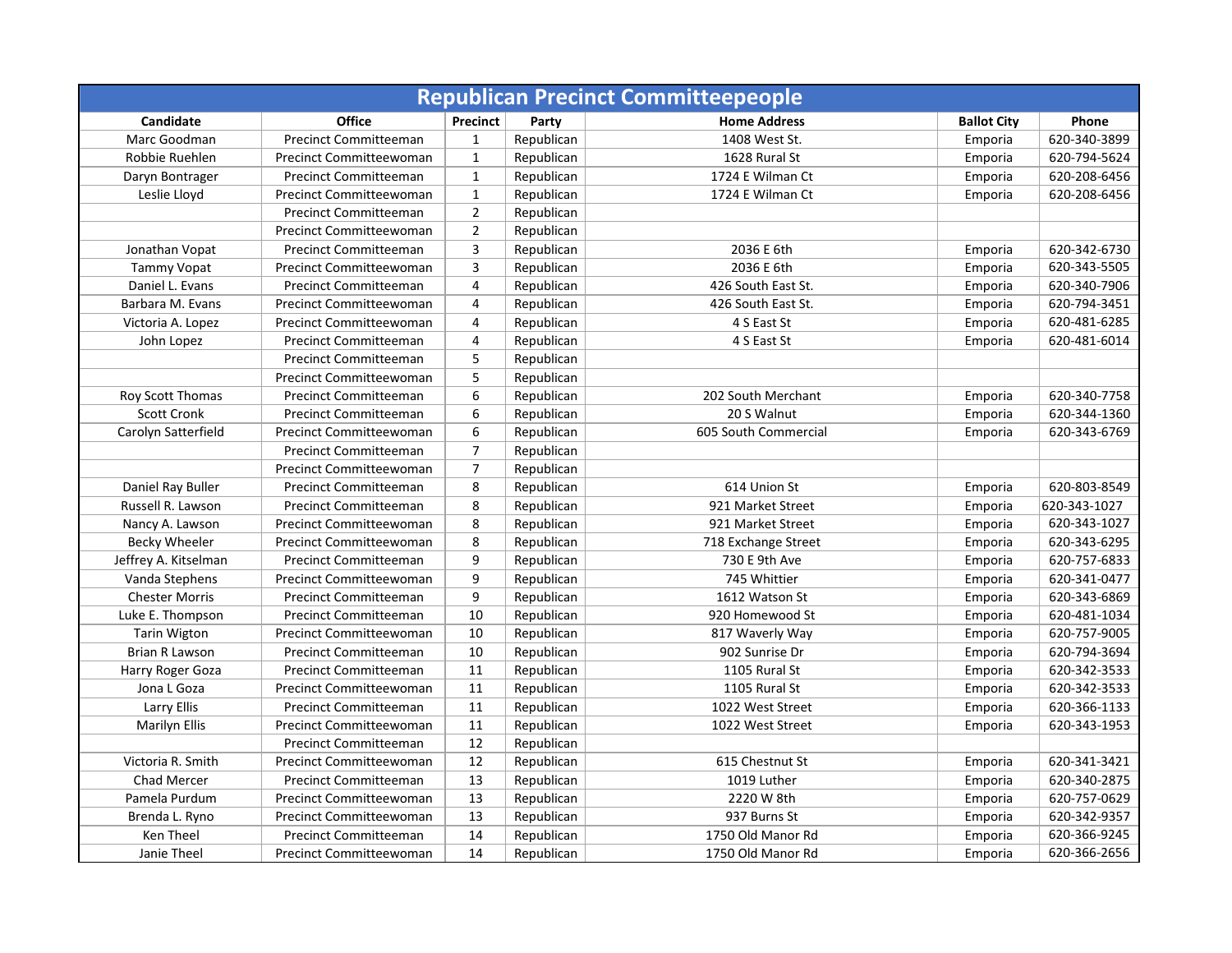| Nik Roth               | <b>Precinct Committeeman</b>   | 15 | Republican | 1210 Drury Ln        | Emporia  | 620-794-3998 |
|------------------------|--------------------------------|----|------------|----------------------|----------|--------------|
| Kevin T. McDonald      | <b>Precinct Committeeman</b>   | 15 | Republican | 2026 Canterbury Rd   | Emporia  | 620-208-8646 |
| Adelheid McDonald      | <b>Precinct Committeewoman</b> | 15 | Republican | 2026 Canterbury Rd   | Emporia  | 702-496-1920 |
| John D. Schaefer       | <b>Precinct Committeeman</b>   | 16 | Republican | 1534 20th Park Place | Emporia  | 620-340-3576 |
| Carol J. Schaefer      | <b>Precinct Committeewoman</b> | 16 | Republican | 1534 20th Park Place | Emporia  | 620-341-0556 |
|                        | <b>Precinct Committeeman</b>   | 17 | Republican |                      |          |              |
|                        | Precinct Committeewoman        | 17 | Republican |                      |          |              |
| <b>Bill Markham</b>    | <b>Precinct Committeeman</b>   | 18 | Republican | 2506 La Cruz Ct      | Emporia  | 620-481-6881 |
| Linda Markham          | Precinct Committeewoman        | 18 | Republican | 2506 La Cruz Ct      | Emporia  | 620-481-0793 |
| Marvin W. Potter       | <b>Precinct Committeeman</b>   | 18 | Republican | 2839 Sonora Drive    | Emporia  | 620-481-558  |
| Jamie S. Potter        | Precinct Committeewoman        | 18 | Republican | 2839 Sonora Drive    | Emporia  | 620-481-1086 |
|                        | <b>Precinct Committeeman</b>   | 19 | Republican |                      |          |              |
|                        | Precinct Committeewoman        | 19 | Republican |                      |          |              |
| Harley Heskett         | <b>Precinct Committeeman</b>   | 20 | Republican | 2211 Birch Road      | Emporia  | 620-342-7964 |
| Viola L. Heskett       | Precinct Committeewoman        | 20 | Republican | 2211 Birch Road      | Emporia  | 620-342-7964 |
| <b>Brian Wilhite</b>   | <b>Precint Committeeman</b>    | 20 | Republican | 527 Sunnyslope St    | Emporia  | 620-757-0508 |
| Lisa M. Brittain       | Precint Committeewoman         | 20 | Republican | 2810 Timmerman Dr    | Emporia  | 913-269-1625 |
| <b>Thomas Cushing</b>  | Precinct Committeeman          | 21 | Republican | 3458 Road H2         | Allen    | 620-528-3237 |
| <b>Angel Cushing</b>   | Precinct Committeewoman        | 21 | Republican | 3458 Road H2         | Allen    | 620-528-3237 |
| <b>Brian Keith</b>     | Precinct Committeeman          | 21 | Republican | 3505 Road L          | Allen    | 620-344-4362 |
| Lisa Keith             | <b>Precinct Committeewoman</b> | 21 | Republican | 3505 Road L          | Allen    | 620-344-4363 |
| Phil Mott              | <b>Precinct Committeeman</b>   | 22 | Republican | 1643 Rd 330          | Admire   | 620-528-3502 |
| Donna Lyn Uhl          | Precinct Committeewoman        | 22 | Republican | 420 1st Street       | Admire   | 620-757-5318 |
| Ken Reed               | <b>Precinct Committeeman</b>   | 23 | Republican | 3695 Rd U5           | Allen    | 620-344-1407 |
| <b>Tammie Reed</b>     | Precinct Committeewoman        | 23 | Republican | 3695 Rd U5           | Allen    | 620-344-0986 |
| William (Bill) Leffler | <b>Precinct Committeeman</b>   | 24 | Republican | 2334 Rd C            | Americus | 620-366-1530 |
| Cynthia Ann Leffler    | Precinct Committeewoman        | 24 | Republican | 2334 Rd C            | Americus | 620-366-1531 |
| Melissa McAllister     | Precinct Committeewoman        | 24 | Republican | 871 Rd 225           | Americus | 620-481-9361 |
| Lynn McAllister        | <b>Precinct Committeeman</b>   | 24 | Republican | 871 Rd 225           | Americus | 620-757-8782 |
| Carl E. Antes          | <b>Precinct Committeeman</b>   | 25 | Republican | 1967 Burlingame Rd   | Emporia  | 620-342-0998 |
| Lillian A. Spellman    | Precinct Committeewoman        | 25 | Republican | 1998 Burlingame Rd   | Emporia  | 620-342-8171 |
| Rodney H. Symmonds     | <b>Precinct Committeeman</b>   | 26 | Republican | 2782 Rd T            | Reading  | 620-699-3324 |
| Lois Symmonds          | <b>Precinct Committeewoman</b> | 26 | Republican | 2782 Rd T            | Reading  | 620-699-3324 |
| <b>Brandon Rains</b>   | Precinct Committeeman          | 27 | Republican | 144 Road 147         | Emporia  | 620-366-1324 |
| Lana Rains             | Precinct Committeewoman        | 27 | Republican | 144 Road 147         | Emporia  | 620-344-1313 |
| <b>Mark Robertson</b>  | <b>Precinct Committeeman</b>   | 28 | Republican | 1824 Rd P5           | Emporia  | 620-412-3696 |
| Jennifer Robertson     | <b>Precinct Committeewoman</b> | 28 | Republican | 1824 Rd P5           | Emporia  | 620-481-0095 |
| Kenneth L. Bazil       | <b>Precinct Committeeman</b>   | 28 | Republican | 1486 Road 180        | Emporia  | 620-342-5101 |
| Gayla R. Bazil         | Precinct Committeewoman        | 28 | Republican | 1486 Road 180        | Emporia  | 620-342-5101 |
|                        | <b>Precinct Committeeman</b>   | 29 | Republican |                      |          |              |
|                        | Precinct Committeewoman        | 29 | Republican |                      |          |              |
| Timothy J. Jones       | <b>Precinct Committeeman</b>   | 30 | Republican | 1511 Road 220        | Emporia  | 620-366-0029 |